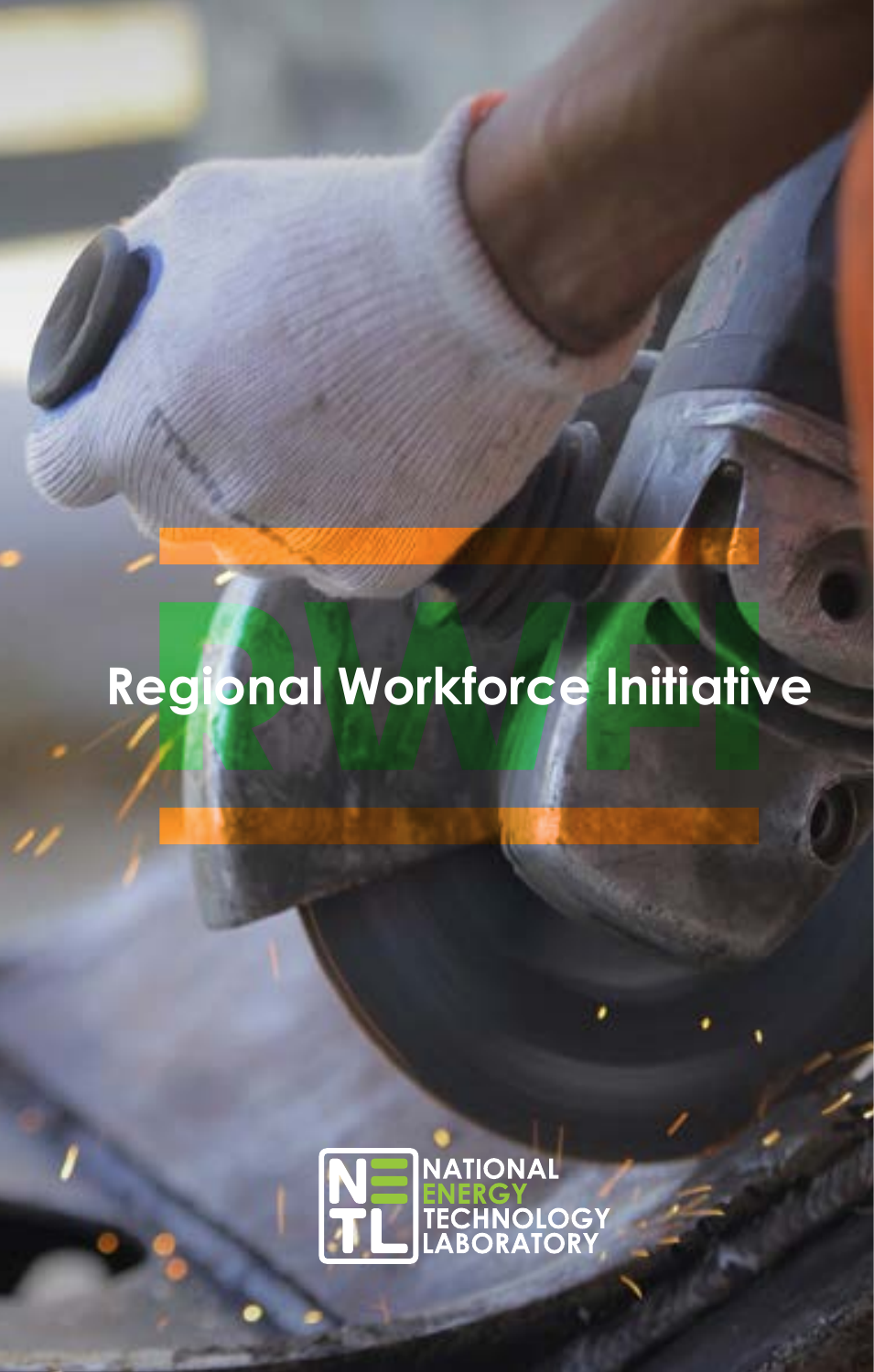# **the NETL Regional Workforce Initiative**

Energy and advanced manufacturing jobs are critical components of the American economy and will continue to support millions of direct and indirect jobs in communities all over the nation as industries change and evolve. But, how do decision-makers anticipate, identify, and plan for the skills that the next generation of workers will need for emerging job opportunities in those areas? NETL's Regional Workforce Initiative (RWFI) seeks to address these challenging questions. Through coordination with local, state, and national partners, RWFI is focused on identifying and addressing skills and training gaps that impede growth in the energy and advanced manufacturing jobs market.

## **RWFI Key Activities:**

- 1. Introduce regional workforce partners to NETL resources through research and innovation briefings, laboratory tours, and meetings with key personnel.
- 2. Host informational webinars on topics related to energy, advanced manufacturing workforce, and economic development opportunities.
- 3. Identify critical energy and advanced manufacturing workforce and career skill needs by working with national industry partners and experts.
- 4. Partner with regional workforce stakeholders to identify funding opportunities.

### **RWFI Priorities for 2022-2023:**

- 1. Focus on identifying the energy and manufacturing workforce skills gaps through regional and national dialogue with workforce training providers, industry partners, and other energy workforce stakeholders.
- 2. Support the regional STEM career pipeline to prepare the future workforce for highly-skilled energy and advanced manufacturing careers.
- 3. Amplify regional energy and advanced manufacturing innovation efforts by engaging and collaborating with stakeholders in the entrepreneurial ecosystem to grow the region's high-tech economy.

#### **The NETL RWFI E-Note Monthly**

Please join RWFI's network by subscribing to the monthly digital newsletter – The NETL RWFI E-Note. It includes announcements on regional and national workforce-related funding opportunities, meetings and conference notifications, reports and resources, and other energy workforce information. To subscribe to the RWFI E-Note please email: netl.rwfi@netl.doe.gov. For previous editions of the E-Note, see our [archive.](https://netl.doe.gov/business/enote-archive)